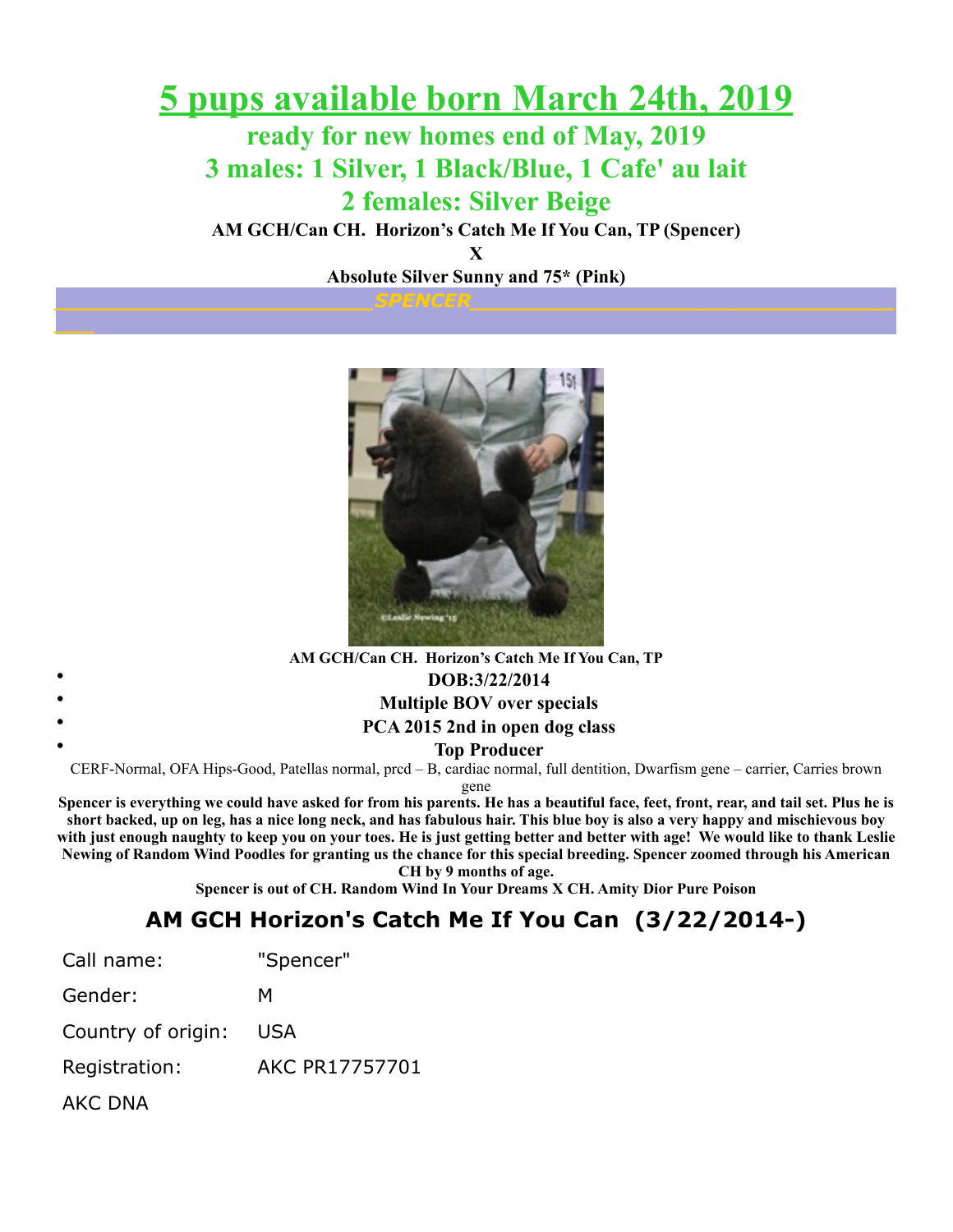| Breeder:         | Dawn Strumbel                 |
|------------------|-------------------------------|
| Owner:           | Dawn Strumbel                 |
| Web site:        | http://www.horizonpoodles.com |
| Ped Source Info: | AKC DB                        |
| Variety:         | м                             |
| Color:           | Blue                          |

#### **Pedigree:**

[AM CH Random Wind In Your Dreams T](http://poodledata.org/pedigree.asp?ID=129712)[P](http://poodledata.org/pedigree.asp?ID=9222) [AM CH Rochambeau Javalin TP](http://poodledata.org/pedigree.asp?ID=9953) AM CH Brier's Marney Java TP [Tibidabo Rochambeau Taylor TP](http://poodledata.org/pedigree.asp?ID=54849)

[AM CH Random Wind Sandstorm](http://poodledata.org/pedigree.asp?ID=35137)

[AM CH Random Wind Winter Dreams](http://poodledata.org/pedigree.asp?ID=35146) [AM CH Karadale Impossible Dream TP](http://poodledata.org/pedigree.asp?ID=17818)

AM GCH Horizon's Catch Me If You Can [AM CH Amity's Dior Pure Poison](http://poodledata.org/pedigree.asp?ID=411928) [AM/CAN CH Amity Mystical F.D.R. T](http://poodledata.org/pedigree.asp?ID=145302)[P](http://poodledata.org/pedigree.asp?ID=331117) AM/CAN CH Amity Sigma Chi Stars N'stripe [AM/CAN CH Ash's-Mystical Amity Meri Eve](http://poodledata.org/pedigree.asp?ID=120440)

> [AM CH Silverado Soliloquy Of Kalein TP](http://poodledata.org/pedigree.asp?ID=48299) [AM CH Silverado Statesman](http://poodledata.org/pedigree.asp?ID=48300) [AM CH Silverado Syntax TP](http://poodledata.org/pedigree.asp?ID=37659)

## **PINK**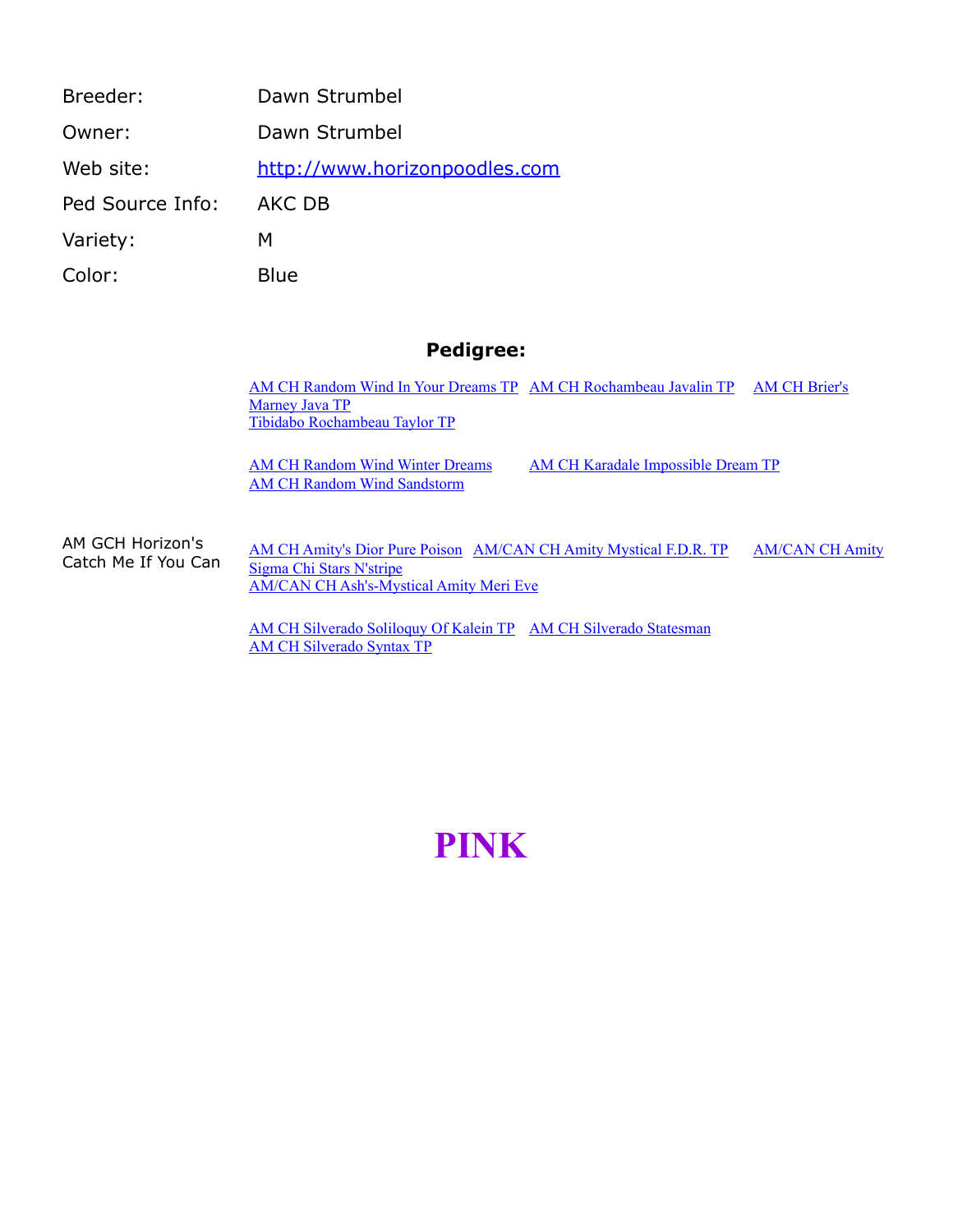

**Absolute Silver Sunny and 75 (7/21/2013-)**

| Call name:                | "Pink"                                        |
|---------------------------|-----------------------------------------------|
| Gender:                   | F                                             |
| Country of origin:        | <b>USA</b>                                    |
| Registration:             | pr17181405                                    |
| <b>AKC DNA</b>            |                                               |
| Breeder:                  | amy redepenning                               |
| Owner:                    |                                               |
| Web site:                 | http://www.absolutesilverminiaturepoodles.com |
| Ped Source Info:          | owner/breeder                                 |
| Hip clearance:            | OFA PO-24172g41f-VPI                          |
| Eye clearance:            | CERF PO-EYE1920/43F-VPI                       |
| PRA/OPTIGEN<br>Clearance: | OFA 981020005738061                           |
| Patella clearance:        | OFA po-pa3366/41f/p-vpi                       |
| Legg/C/P<br>clearance:    | OFA po-lp1134/41f-vpi                         |
| Variety:                  | m                                             |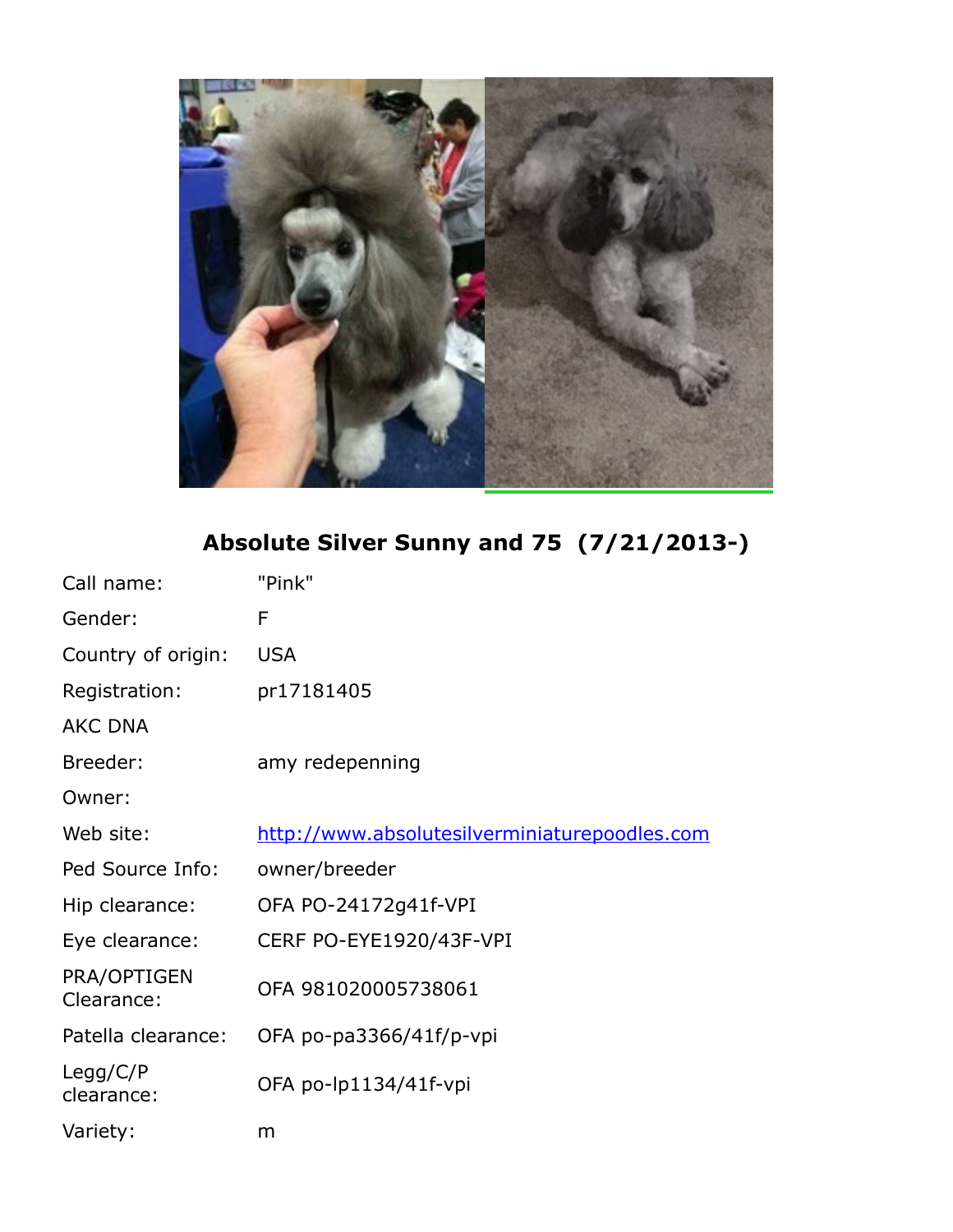**Pedigree:** Color: silver Image: (none) [\[Click to link an image\]](http://poodledata.org/editimage.asp?ID=528059) International CH Absolute Silver Sunny and 75 [AM CH Safranne Silver Sails On The Horizon CD RA NA NAJ OA AXJ TSA](http://poodledata.org/pedigree.asp?ID=374126)[D](http://poodledata.org/pedigree.asp?ID=26541) UWP ADCH CT [MACH 4 AM CH Kallista's Silver Sails Aloft VCD4 RAE XF WCX WETX](http://poodledata.org/pedigree.asp?ID=26542) AM CH Tully Fog Of Midnight [AM CH Kallista's Cartier Of Aery TP](http://poodledata.org/pedigree.asp?ID=51115) [AM CH Safranne's Silver Echo](http://poodledata.org/pedigree.asp?ID=319297) [AM/CAN CH Kallista-Kamann Silver Streak](http://poodledata.org/pedigree.asp?ID=26510) [AM CH Safranne's Lexus Challenge CDX](http://poodledata.org/pedigree.asp?ID=36546) [AM CH Cabryn's Faith In Safranne's Lumina CD](http://poodledata.org/pedigree.asp?ID=375347) [AM/CAN CH Cabryn Lone Ranger TP](http://poodledata.org/pedigree.asp?ID=346685) [AM/CAN CH Cabryn Hi Ho Silver TP](http://poodledata.org/pedigree.asp?ID=346741) [Cabryn Sparklin' Tinsel TP](http://poodledata.org/pedigree.asp?ID=346742) [Cabryn Lady Liberty](http://poodledata.org/pedigree.asp?ID=371226) [RUS, ISR CH Nevskaja Zhemchuzhina Pigeon Cabryn](http://poodledata.org/pedigree.asp?ID=352912)

[Cabryn Silver Suede TP](http://poodledata.org/pedigree.asp?ID=352913)

### **Owner**

**please call, text or email**